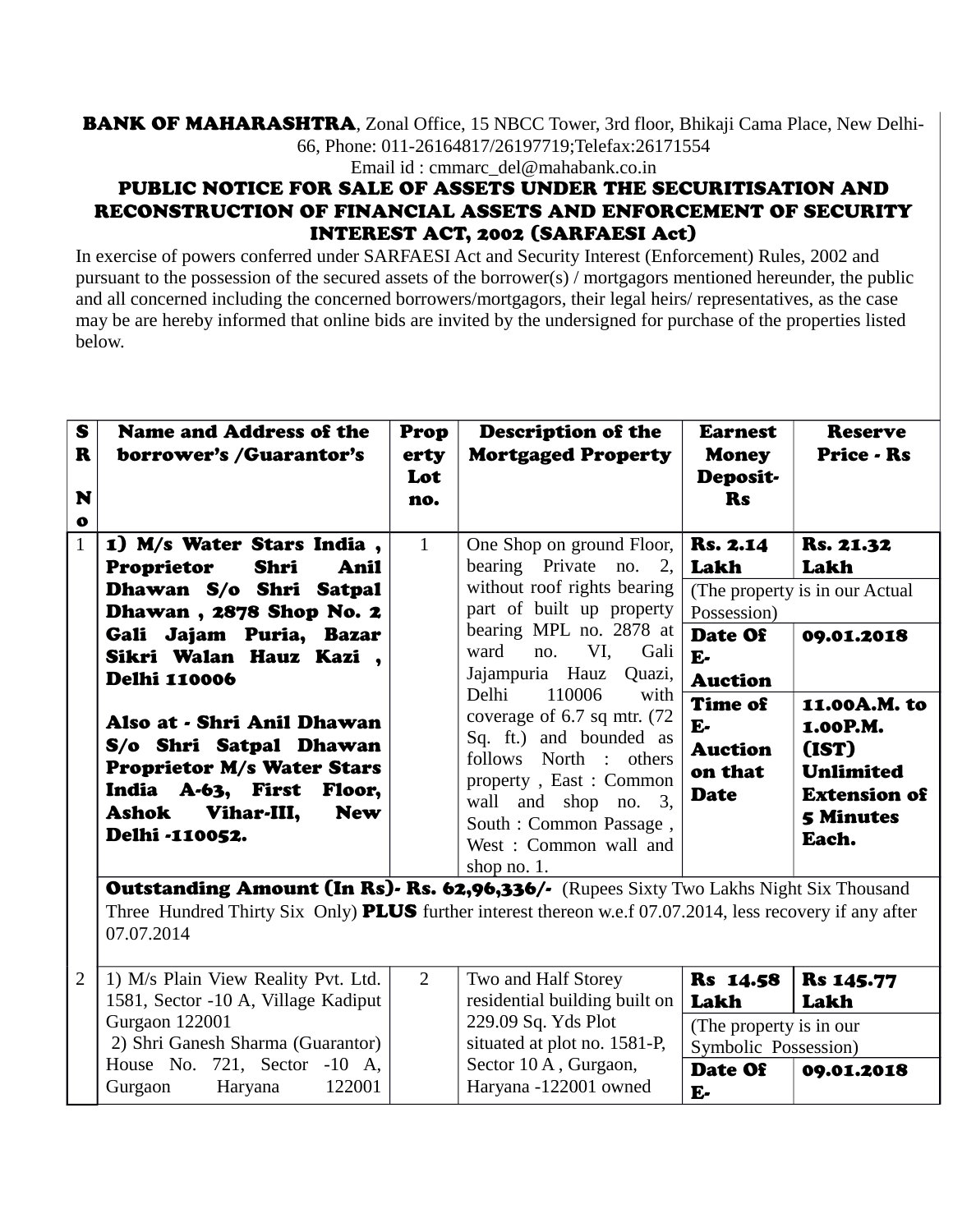|   |                                                                                                                                                                                                                                                                                                                                                              |                |                                                                                                                                                  | <b>Auction</b>                                                      |                                                                                                           |
|---|--------------------------------------------------------------------------------------------------------------------------------------------------------------------------------------------------------------------------------------------------------------------------------------------------------------------------------------------------------------|----------------|--------------------------------------------------------------------------------------------------------------------------------------------------|---------------------------------------------------------------------|-----------------------------------------------------------------------------------------------------------|
|   | 3) Smt. Nisha Sharma (Guarantor)<br>House No. 721, Sector -10A,<br>Gurgaon, Haryana-122001<br><b>Outstanding Amount (In Rs). Rs. 1,81,12,950.22.</b> (Rupees One Crore Eighty One Lakhs<br>Twelve Thousand Nine Hundred Fifty Rs. And Twenty Two Paisa Only) <b>PLUS</b> further interest thereon w.e.f<br>03.07.2014, less recovery if any after 03.07.2014 |                | by Smt. Nisha Sharma.                                                                                                                            | <b>Time of</b><br>$E -$<br><b>Auction</b><br>on that<br><b>Date</b> | 11.00A.M. to<br>1.00P.M.<br>(IST)<br><b>Unlimited</b><br><b>Extension of</b><br><b>5 Minutes</b><br>Each. |
| 3 | M/s<br>Ram<br>Rattan<br>Trading<br>1)                                                                                                                                                                                                                                                                                                                        | 3              | <b>Single Storey Residential</b>                                                                                                                 | <b>Rs</b> 9.80                                                      | <b>Rs</b> 97.95                                                                                           |
|   | Proprietor Shri Ram Rattan Trading<br>414, Chitla Gate second Floor,<br>Delhi<br>110006<br>Chawri<br><b>Bazar</b>                                                                                                                                                                                                                                            |                | Building situated at Plot<br>No. 139, Gali No. 6-D,<br>Rajender Park, Extention                                                                  | Lakhs<br>(The property is in our<br>Symbolic Possession)            | Lakhs                                                                                                     |
|   | 2) Shri Jatinder Sharma S/o Shri<br>Ram Rattan Sharma 139, Rajendra<br>Park Extension, Nangloi, Delhi                                                                                                                                                                                                                                                        |                | Nangloi, Delhi 110041<br>admeasuring 146.32 Sq.<br>mt. covered area 139.35                                                                       | Date of<br>$E-$<br>Auction -                                        | 09.01.2018                                                                                                |
|   | 110041<br>3) Shri Ram<br>Rattan Sharma 139, Rajendra Park<br>Extension, Nangloi Delhi 110041.                                                                                                                                                                                                                                                                |                | sq.mt.                                                                                                                                           | <b>Time of</b><br>$E-$<br><b>Auction</b><br>on that<br><b>Date</b>  | 11.00 AM. to<br>01.00 P.M.<br>(IST).Unlimi<br>ted<br>extension of<br><b>5 Minutes</b><br>each.            |
|   | <b>Outstanding Amount (In Rs). Rs. 1,56,86,109/</b> • (Rupees One Crore Fifty Six Lakhs Eighty<br>Six Thousand One Hundred Nine Rs. Only) <b>PLUS</b> further interest thereon w.e.f 29.11.2014, less recovery if<br>any after 29.11.2014                                                                                                                    |                |                                                                                                                                                  |                                                                     |                                                                                                           |
|   | 1) M/s Ashirwad Chain Company<br>Proprietor: Shri Amit Singhla, 1165                                                                                                                                                                                                                                                                                         | $\overline{4}$ | Commercial property at<br>1165-II, ward no. II, 3rd                                                                                              | <b>Rs 3.18</b><br>Lakhs                                             | <b>Rs 31.77</b><br><b>Lakhs</b>                                                                           |
|   | Ward No. II, 3rd Floor, Kucha<br>Mahajani, Chandani Chowk, Delhi                                                                                                                                                                                                                                                                                             |                | Floor, Kucha Mahajani,<br>Chandani Chowk, Delhi                                                                                                  | Possession)                                                         | (The property is in our Actual                                                                            |
|   | 110006<br>2) Shri Amit Singhala A-2/4,<br>Satyawati Colony Ashok Vihar                                                                                                                                                                                                                                                                                       |                | 110006 admeasuring 180<br>sq. ft. owned by Mrs.<br>Sumitra Devi and bounded                                                                      | Date of<br>$E-$<br>Auction -                                        | 23.12.2017                                                                                                |
|   | $III$ ,<br>Phase<br>Delhi<br>$-110032$<br>3) Shri Roshan Lal Singla, House<br>No - 936-37/18 and 938/18 Pench<br>Kapoor Chand Ticket Wali Gali<br>Station<br>Railway<br>Road<br>Rohtak<br>Haryana.<br>4. Smt. Sumitra Devi 47/2, 1st<br>Floor, Block C, Lawrance Road                                                                                        |                | as follows: North Others<br>property, South Others<br>property, East: Stairs and<br>remaining part of said<br>property, West others<br>property. | <b>Time of</b><br>$E-$<br><b>Auction</b><br>on that<br><b>Date</b>  | 11.00 AM. to<br>01.00 P.M.<br>(IST).Unlimi<br>ted<br>extension of<br><b>5 Minutes</b><br>each.            |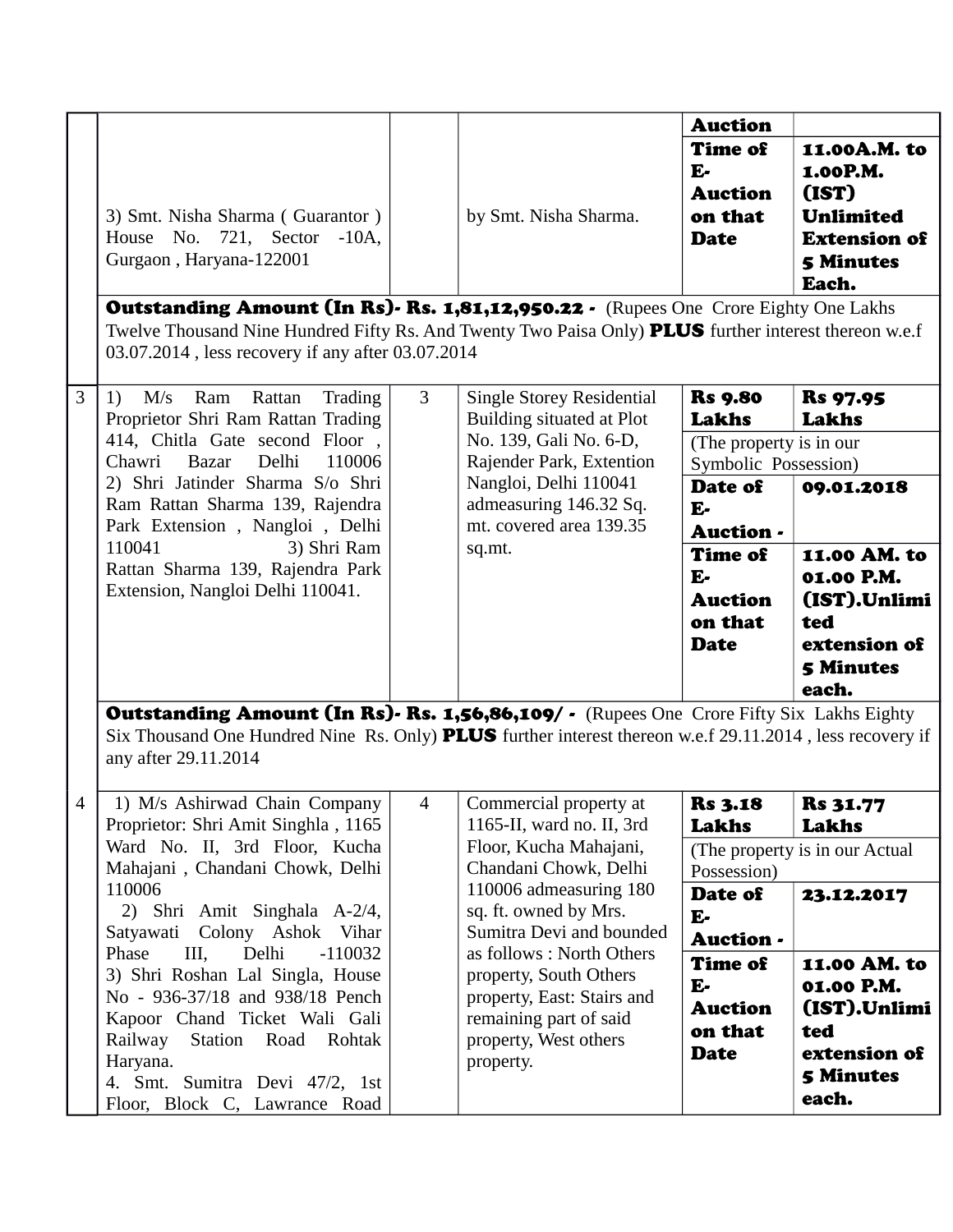| Industrial Area Delhi - 110 055.   |  |  |
|------------------------------------|--|--|
|                                    |  |  |
| Also at - House No - 936-37/18 and |  |  |
| 938/18 Pench Kapoor Chand Ticket   |  |  |
|                                    |  |  |

Outstanding Amount (in Rs) -Rs 9,90,48,371.00 (Rupees Nine Crore Ninty Lakhs Forty Eight Thousand Three Hundred Seventy One Only) PLUS interest thereon w.e.f. 08.01.2014 less recovery if any after 08.01.2014.

| 1) Accurate Creation                                                                                                 | 5 | Third Floor part<br>portion comprises                                                                                                                                                                                                                                                                                                            | <b>Rs 3.99</b><br>Lakhs                  | <b>Rs</b> 39.88 Lakhs                                |
|----------------------------------------------------------------------------------------------------------------------|---|--------------------------------------------------------------------------------------------------------------------------------------------------------------------------------------------------------------------------------------------------------------------------------------------------------------------------------------------------|------------------------------------------|------------------------------------------------------|
| Shop No. -1, 2064 Gali No.<br>38 & 39, Nai Wala, Karol                                                               |   | of four rooms in a<br>$B + G + 3$ storey                                                                                                                                                                                                                                                                                                         | Possession)                              | (The property is in our Actual)                      |
| <b>New</b><br>Delhi<br>Bagh<br>$\overline{\phantom{a}}$<br>2)<br>Н.<br>Mr.<br>Yashwant<br>Vaishnav, 320/321/C/O      |   | residential building<br>on 146.3 sqm<br>leasehold plot -                                                                                                                                                                                                                                                                                         | Date of<br>$E-$<br><b>Auction</b>        | 23.12.2017                                           |
| Kantilal Shivlal<br>Zaveri,<br>Choksi<br><b>Chamber,</b><br>Gujrat<br>Ahemadabad,                                    |   | Mpl. No. 2064<br>(Part), Khasra<br>No. 465, Ward no.                                                                                                                                                                                                                                                                                             | $\bullet$<br><b>Time of</b><br>$E-$      | 11.00 AM. to<br>01.00 P.M.                           |
| Also at<br><b>Tara</b><br>$G-31,$<br>$\bullet$<br>Apartment, kalkaji, New<br><b>Delhi</b>                            |   | XVI, Block -G, Gali<br>No. 38-39, Naiwala,<br>karol Bagh, New                                                                                                                                                                                                                                                                                    | <b>Auction</b><br>on that<br><b>Date</b> | (IST).<br>Unlimited<br>extension of                  |
| Also at - Shop No. 1, 2064,<br>Third Floor, Naiwala Karol<br>Delhi<br><b>New</b><br>Bagh,<br>3) Mr. Bhavin Nalinkant |   | Delhi                                                                                                                                                                                                                                                                                                                                            |                                          | <b>5 Minutes</b><br>each.                            |
| Shah<br>3216/30-31<br>First<br>Floor Bedon Pura, Karol<br>Bagh, New Delhi -110005                                    |   |                                                                                                                                                                                                                                                                                                                                                  |                                          |                                                      |
| $\mathbf{A}$ . And a set of $\mathbf{A}$ is a set of $\mathbf{A}$ is a set of $\mathbf{A}$                           |   | $\mathbf{m}$ $\mathbf{m}$ $\mathbf{m}$ $\mathbf{m}$ $\mathbf{m}$ $\mathbf{m}$ $\mathbf{m}$ $\mathbf{m}$ $\mathbf{m}$ $\mathbf{m}$ $\mathbf{m}$ $\mathbf{m}$ $\mathbf{m}$ $\mathbf{m}$ $\mathbf{m}$ $\mathbf{m}$ $\mathbf{m}$ $\mathbf{m}$ $\mathbf{m}$ $\mathbf{m}$ $\mathbf{m}$ $\mathbf{m}$ $\mathbf{m}$ $\mathbf{m}$ $\mathbf{$<br>$\sqrt{2}$ | $\sim$ $\sim$                            | $\mathbf{m} \cdot \mathbf{1}$ , $\mathbf{m}$<br>T 11 |

**Outstanding Amount (in Rs) –Rs. 1,82,65,717.04** (Rupees One Crore Eighty Two Lakh Sixty Five Thousand Seven Hundred Seventeen and Four Paisa only) **PLUS** interest thereon w.e.f. 03.07.2014 less recovery if any after 03.07.2014.

5 **Branch Office** : (For Lot No. 1,2,3,4 & 5) Bank Of Maharashtra, Asset Recovery Branch, Karol Bagh, New Delhi. Ph- 011-28753728; Email: bom1933@mahabank; hrmgr1933@mahabank.co.in Authorized Officer- Shri S. K. Rana ; Phone : 9868461398

| $\vert$ 1)<br>Shri<br>Vinod<br>Kumar   6 | <b>Single Storey</b>        | <b>Rs</b> 6.00           | <b>Rs</b> 60.00 |
|------------------------------------------|-----------------------------|--------------------------|-----------------|
| Singh S/o Shri Bhawani                   | <b>Residential Building</b> | Lakhs                    | Lakhs           |
| Prasad Singh H.No. 1510                  | built on Plot No.           | (The property is in our) |                 |
| Sector 7E, Faridabad - 121               | 1510, sector-7-E,           | Symbolic Possession)     |                 |
|                                          |                             | Date of                  | 09.01.2018      |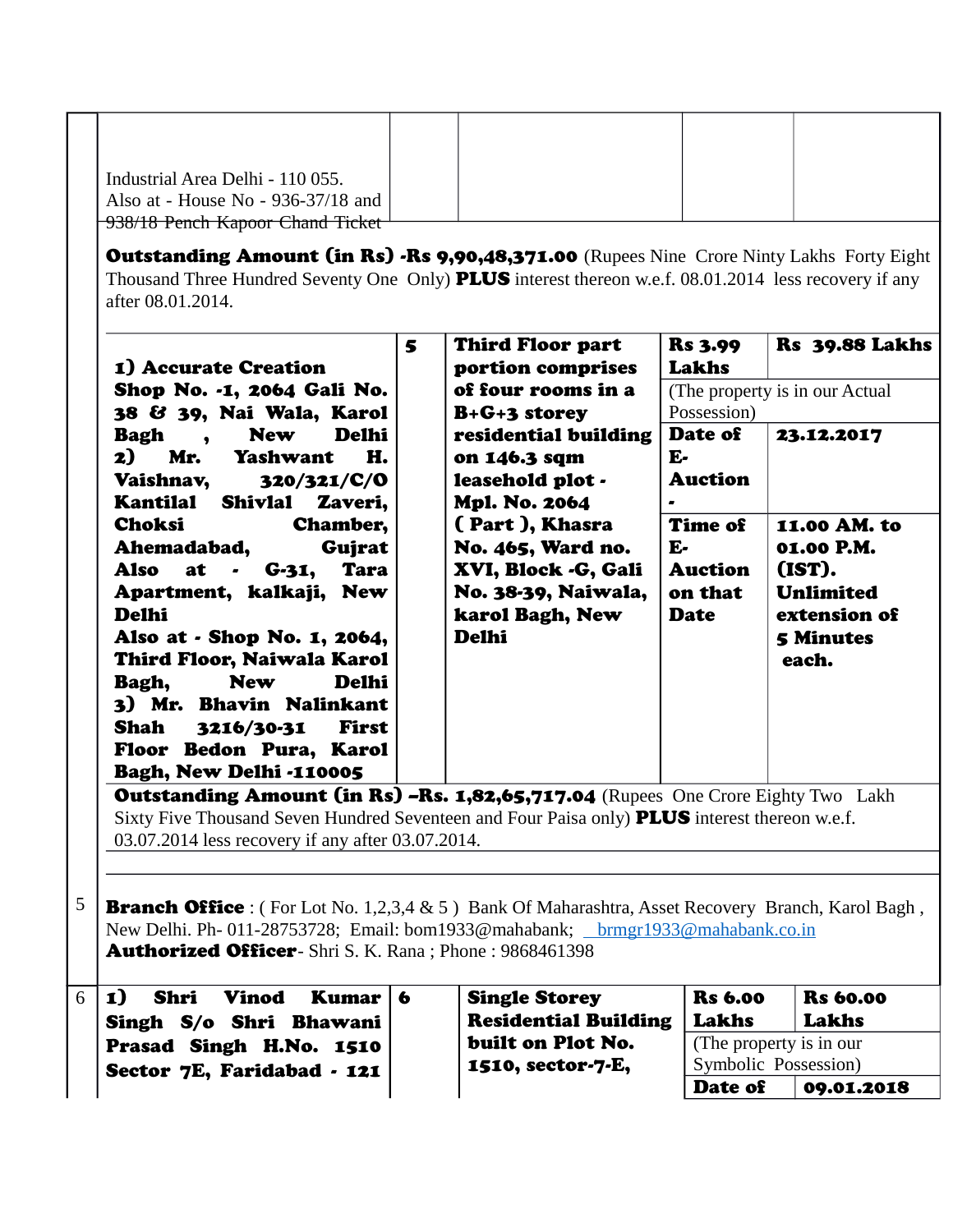| 004<br>(2) Smt Sunita Singh W/o<br>Shri Vinod Kumar Singh                                                                                                                                                                 |                                         | <b>Urban Estate,</b><br>Faridabad, Haryana<br>having Plot Area of<br>Approx 133.33 Sq. | $E -$<br><b>Auction -</b><br><b>Time of</b><br>$E-$                                                       | 11.00 AM. to<br>01.00 P.M.                                                   |
|---------------------------------------------------------------------------------------------------------------------------------------------------------------------------------------------------------------------------|-----------------------------------------|----------------------------------------------------------------------------------------|-----------------------------------------------------------------------------------------------------------|------------------------------------------------------------------------------|
| H.No. 1510 Sector<br>7E,<br>Faridabad - 121 004.<br>(3) Shri Jitender Singh<br>House No $\cdot$ 20, Sector $\cdot$ 03,<br>Faridabad.                                                                                      |                                         | Yds.                                                                                   | <b>Auction</b><br>on that<br><b>Date</b>                                                                  | (IST).Unlim<br>ited<br>extension of<br><b>5 Minutes</b><br>each.             |
| <b>Outstanding Amount (in Rs) -Rs 65,31,956.00</b> (Rupees Sixty five Lakhs Thirty One<br>Thousand Nine Hundred Fifty Six Only) <b>PLUS</b> interest thereon w.e.f. 05.05.2016 less recovery if any after<br>05.05.2016.  |                                         |                                                                                        |                                                                                                           |                                                                              |
| $\overline{7}$<br>$\mathbf{I}$<br>Shri<br>Rajesh<br><b>Bhatia</b>                                                                                                                                                         | $\overline{7}$                          | Residential<br>house<br>consisting of entire ground                                    | <b>Rs. 14.93</b><br><b>lakh</b>                                                                           | Rs. 149.24<br><b>lakh</b>                                                    |
| Prop & Guarantor of M/s<br>Bhatia Enterprises, 38/7,                                                                                                                                                                      |                                         | floor & Half First Floor out<br>of Property bearing No.                                | (The property is in our)<br>Symbolic Possession)                                                          |                                                                              |
| East Patel Nagar, New<br><b>Delhi</b><br>(2) Mr Naresh Bhatia and<br>(3) Smt Rani Bhatia both<br>R/o 38/7 East Patel Nagar,<br>New Delhi.                                                                                 |                                         | 38/07, East Patel nagar,<br>New Delhi - 60. Owned by<br>Smt. Rani Bhatia. (Land        | Date Of<br>$E -$<br><b>Auction</b>                                                                        | 09.01.2018                                                                   |
|                                                                                                                                                                                                                           | Share of 37.50% of 200 Sq.<br>Yds Plot) | <b>Time of</b><br>$E-$<br><b>Auction</b><br>on that<br><b>Date</b>                     | 11.00A.M. to<br>1.00P.M.<br>(IST)<br><b>Unlimited</b><br><b>Extension of</b><br><b>5 Minutes</b><br>Each. |                                                                              |
| <b>Outstanding Amount (In Rs). Rs. 21,73,720/.</b> (Rupees Twenty One Lakhs Seventy Three<br>Thousand Seven Hundred Twenty Only) PLUS further interest thereon w.e.f 18.01.2016 less recovery if<br>any after 18.01.2016. |                                         |                                                                                        |                                                                                                           |                                                                              |
| <b>Branch Office</b> : For Lot No. (6 & 7) Bank Of Maharashtra, East Patel Nagar, New Delhi. Ph-011-<br>25816859; Email: bom561@mahabank.co.in <b>Authorized Officer</b> - Shri R. K. Garg -Ph 9958044006                 |                                         |                                                                                        |                                                                                                           |                                                                              |
| 1) M/s R A Apparels, Proprietor Mr.<br>Abhinav Gupta S/o Arun Gupta<br>Block -III, Villa No. 41 Erose                                                                                                                     | 8                                       | Freedhold residential Plot<br>No.42, Block No.3, Eros<br>Garden Colony, Surajkund      | <b>Rs. 14.90</b><br>Lakhs                                                                                 | <b>Rs 149.00</b><br><b>lakhs</b><br>(The property is in our Actual)          |
| Garden, Charm Wood Village,<br>Faridabad 121001<br>2) Mr.<br>Arun Kumar Gupta S/o Mr. K C                                                                                                                                 |                                         | road, Faridabad,<br>admeasuring 220 sq. yds.<br>in the name of Arun Kumar              | Possession)<br>Date Of<br>$E-$                                                                            | 23.12.2017                                                                   |
| Gupta Guarantor Block -III, Villa<br>No. 41 Erose Garden, Charm Wood<br>Village, Faridabad 121001                                                                                                                         |                                         | Gupta                                                                                  | <b>Auction</b><br><b>Time of</b><br>$E-$<br><b>Auction</b><br>on that<br><b>Date</b>                      | 11.00A.M. to<br>1.00P.M.<br>(IST)<br><b>Unlimited</b><br><b>Extension of</b> |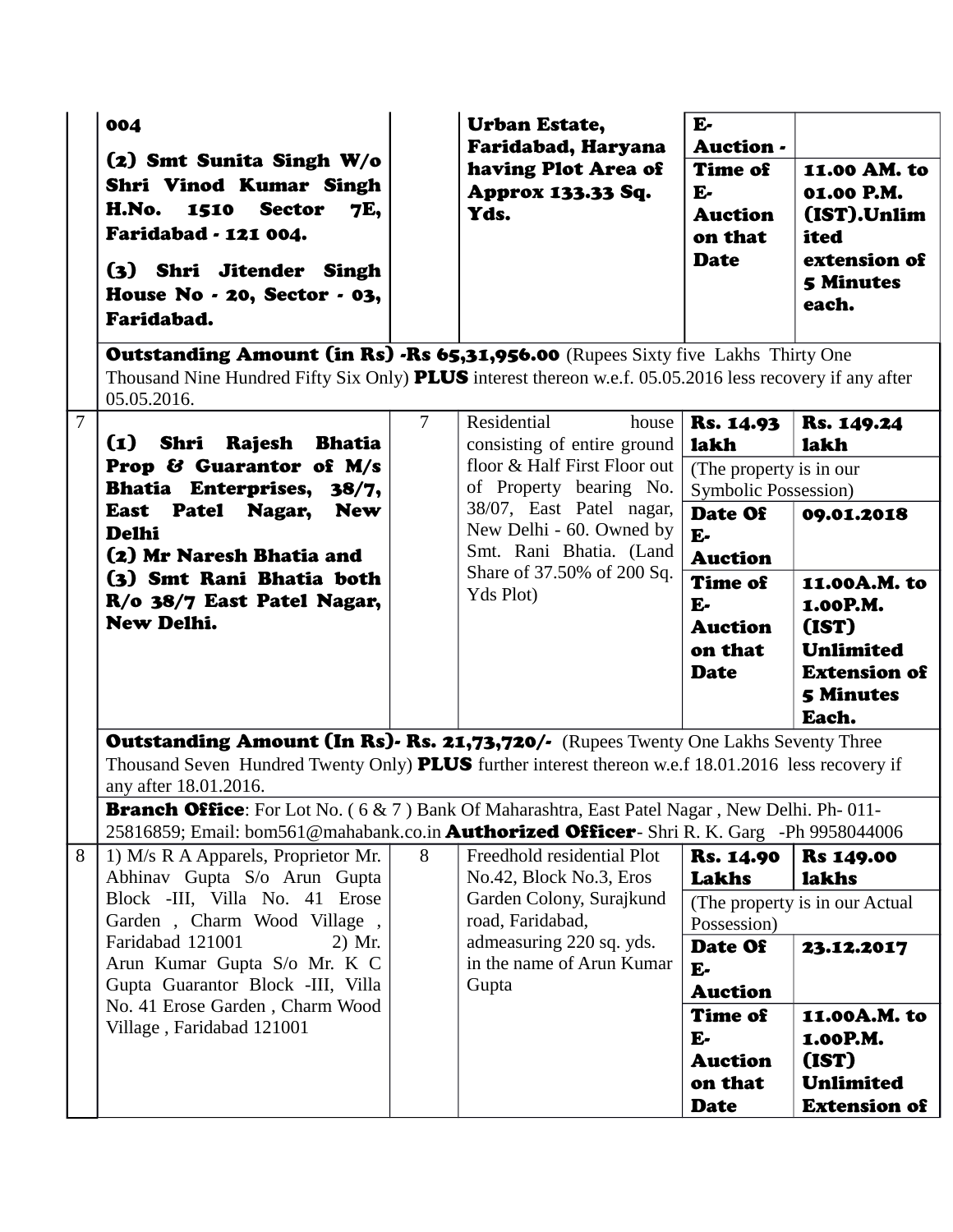|              |                                                                                                                                                                                                                                                                                                                                                                                                                           |    |                                                                                                                                                  |                                                                    | <b>5 Minutes</b><br>Each.                                                                      |
|--------------|---------------------------------------------------------------------------------------------------------------------------------------------------------------------------------------------------------------------------------------------------------------------------------------------------------------------------------------------------------------------------------------------------------------------------|----|--------------------------------------------------------------------------------------------------------------------------------------------------|--------------------------------------------------------------------|------------------------------------------------------------------------------------------------|
|              | Outstanding Amount (In Rs). Rs. 1,32,43,917.00 (Rs. One Crore Thirty Two<br>Lakhs Forty Three Thousand Nine Hundred Seventeen Only PLUS further interest<br>thereon w.e.f 04.07.2016 less recovery if any after 04.07.2016.                                                                                                                                                                                               |    |                                                                                                                                                  |                                                                    |                                                                                                |
|              | Branch Office: Bank Of Maharashtra, Faridabad Branch, New Delhi. Ph-011-2415866; Email:<br>bom365@mahabank.co.in; brmgr365@mahabank.co.in <b>Authorized Officer</b> - Shri D. V. Khattar -Ph<br>9968316731                                                                                                                                                                                                                |    |                                                                                                                                                  |                                                                    |                                                                                                |
| 9            | 1) M/s Rathi Sports Proprietor Mr.                                                                                                                                                                                                                                                                                                                                                                                        | 9  | Single Storeyed building                                                                                                                         | <b>Rs</b> 1.48                                                     | <b>Rs 14.80</b>                                                                                |
|              | Sanjay Kumar 136/2, Indrapuram,<br>Paratpur, (Industrial Area) Meerut<br><b>UP</b><br>$-250002$                                                                                                                                                                                                                                                                                                                           |    | on 125.41 Sq.mtr plot<br>situated at Khasara No -<br>136/2, Indra Puram                                                                          | <b>Lakhs</b><br>(The property is in our<br>Symbolic Possession)    | Lakhs                                                                                          |
|              | Also at- Mr. Sanjay Kumar s/o Mr.<br>Anup<br>Singh<br>Proprietor of M/s rathi Sports 41,                                                                                                                                                                                                                                                                                                                                  |    | Colony, Achraunda,<br>Meerut (U.P) owned by<br>Mr. Sanjay                                                                                        | Date of<br>$E-$<br><b>Auction -</b>                                | 23.12.2017                                                                                     |
|              | Jatola, kaithwari, Barout Road,<br>Meerut, (UP) -250002<br>2) Mr.<br>Ishwar Chand S/o Mr. Mangal Singh<br>H. No. F-135, Ganga Nagar, Meerut<br>$(UP) - 250002$                                                                                                                                                                                                                                                            |    | Kumar.Bounded by North:<br>Property of Mr. Janak Ram<br>, South 12' wide road, East<br>-Property of Sh. Mukesh<br>Kumar, West: Other<br>Property | <b>Time of</b><br>$E-$<br><b>Auction</b><br>on that<br><b>Date</b> | 11.00 AM. to<br>01.00 P.M.<br>(IST).Unlimi<br>ted<br>extension of<br><b>5 Minutes</b><br>each. |
|              | Outstanding Amount (In Rs.) -24,21,484.00 (Rs. Twenty Four Lakh Twenty One<br>Thousand Four Hundred Eighty Four Only ) PLUS further interest thereon w.e.f.<br>16.05.2016 less recovery if any after 16.05.2016.<br>Branch Office : Bank of Maharashtra, Meerut Main, Meerut Ph- 011-2641742, E-<br>mail: cmmarc del@mahabank.co.in; recovery del@mahabank.co.in Authorized<br>Officer - Shri Gaurav Tyagi Ph- 9717020782 |    |                                                                                                                                                  |                                                                    |                                                                                                |
| $\mathbf{1}$ | 1) M/s Yogi Fashion Ventures Pvt.                                                                                                                                                                                                                                                                                                                                                                                         | 10 | <b>Commercial Space (Lease</b>                                                                                                                   | <b>Rs 17.30</b>                                                    | <b>Rs 173.00</b>                                                                               |
|              | 0 Ltd. 4405/5, Ansari Road,                                                                                                                                                                                                                                                                                                                                                                                               |    | Hold) on 5th Floor, in a                                                                                                                         | Lakhs                                                              | Lakhs                                                                                          |
|              | Delhi<br><b>New</b><br>Daryaganj,<br>Also at M/s Yogi Fashion Ventures                                                                                                                                                                                                                                                                                                                                                    |    | mall named Centrestage<br>Mall, Unit No - 03, 04 &                                                                                               | (The property is in our                                            |                                                                                                |
|              | Pvt. Ltd. E-50, Sector 3, Noida<br>201301<br>Also at<br>-M/s Yogi Fashion Ventures Pvt Ltd.                                                                                                                                                                                                                                                                                                                               |    | 05 at 5th Floor, Centre<br>Stage Mall, Plot No - 1,<br>Block - L, Sector - 18,                                                                   | Symbolic Possession)<br>Date of<br>$E -$<br>Auction -              | 09.01.2018                                                                                     |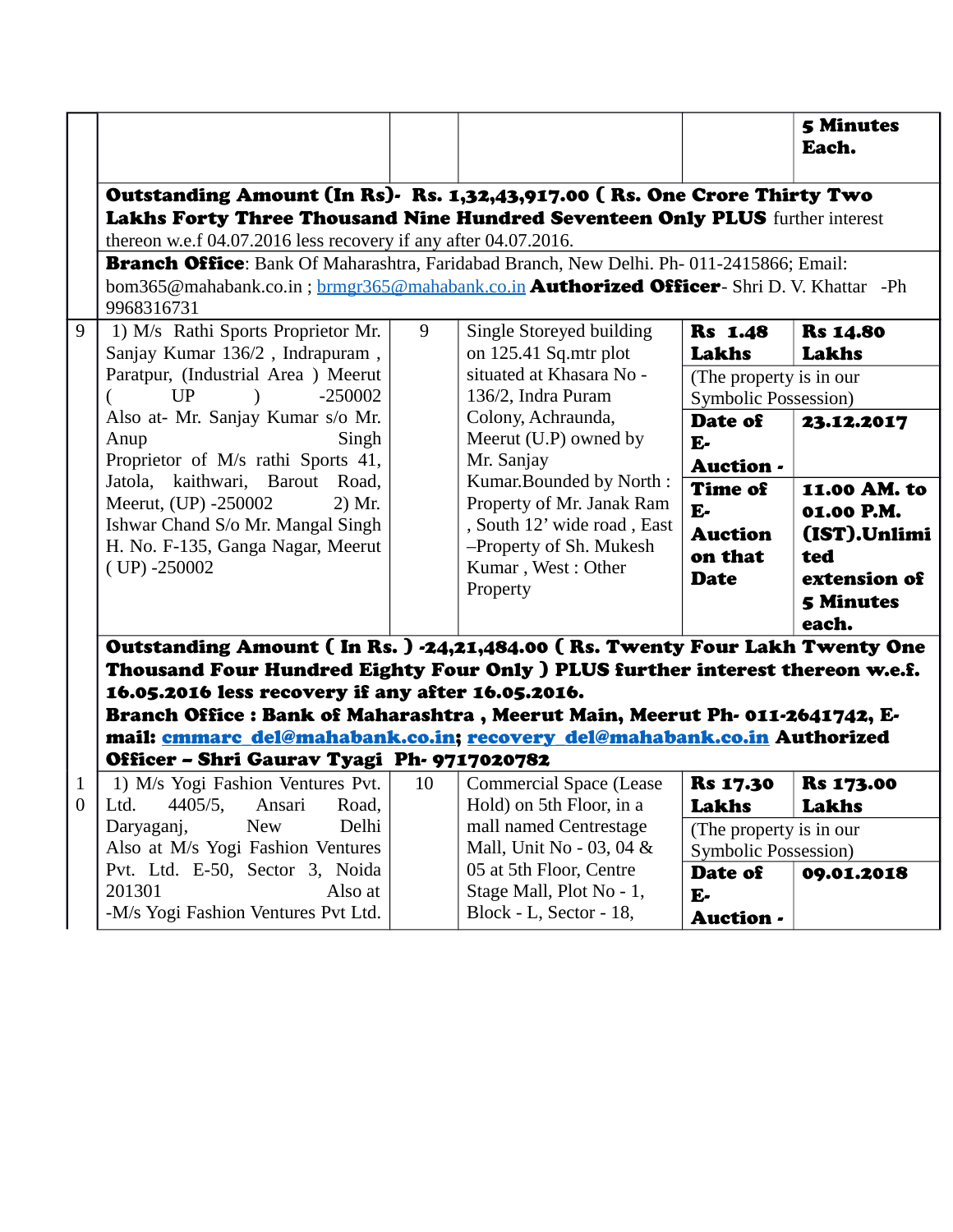|                                                                                                                                                                                     |                                                                                                | <b>Time of</b><br>${\bf E}$<br><b>Auction</b><br>on that<br><b>Date</b> | 11.00 AM. to<br>01.00 P.M.<br>(IST).Unlimi<br>ted<br>extension of<br><b>5 Minutes</b><br>each. |
|-------------------------------------------------------------------------------------------------------------------------------------------------------------------------------------|------------------------------------------------------------------------------------------------|-------------------------------------------------------------------------|------------------------------------------------------------------------------------------------|
| 5th Floor, The centre Stage Mall,<br>Noida<br>18.<br>Sector<br>2) Mr. Yogendra Sharma s/o Shri<br>S.P. Sharma C-74, Sector 40, Noida<br>201301<br>Also at : Mr. Yogender Sharma s/o | Noida (U.P). (Total area<br>$180.20$ Sq. mtr approx) in<br>the name of Shri Yogender<br>Sharma |                                                                         |                                                                                                |
| Shri S. P. Sharma 2365, Satya<br>Chamber Dai Cury Doad Chunna                                                                                                                       |                                                                                                |                                                                         |                                                                                                |

Chamber, Raj Guru Road, Chunna Outstanding Amount ( In Rs. ) : 4,77,77,238.24 ( Rs. Four Crore Seventy Seven Lakh Seventy Seven Thousand Two Hundred Thirty Eight and Twenty Four Paisa PLUS further interest thereon w.e.f. 12.08.2014 less recovery if any after 12.08.2014.

| 1. M/s Prem Prakash & Co.   11<br>Proprietor-Mr.<br>Prem                                                                                                                                                                                                              | <b>Shop No - 3, 4, 7,9</b><br><b><i><u>810 Basement</u></i></b>                                                                             | <b>Rs</b> 4.11<br><b>Lakhs</b>                            | <b>Rs</b> 41.06<br>Lakhs                                                                       |
|-----------------------------------------------------------------------------------------------------------------------------------------------------------------------------------------------------------------------------------------------------------------------|---------------------------------------------------------------------------------------------------------------------------------------------|-----------------------------------------------------------|------------------------------------------------------------------------------------------------|
| Prakash S/o Shri<br><b>Bal</b><br>Kishan<br><b>Das</b>                                                                                                                                                                                                                | Floor, Plot No $\cdot$ 14,<br>Municipal No - 953A,                                                                                          | (The property is in our)<br><b>Symbolic Possession</b> )  |                                                                                                |
| 1718-C, Gurudwara Road,<br>Kotla Mubarakpur, New<br>Delhi -110003 2) Prem                                                                                                                                                                                             | <b>Nehru Road Arjun</b><br><b>Nagar, Out of</b><br>Khasara No - 009-                                                                        | Date of<br>E-<br><b>Auction</b> -                         | 09.01.2018                                                                                     |
| Prakash S/o Shri<br>bal<br>Kishan dass 953/A, Plot<br>No. 14, Arjun Nagar, Kotla<br><b>Mubarakpur, New</b><br>Delhi<br>-110003 3) Mrs. Rekha<br>Gupta w/o Mr.<br>Prem<br>Prakash 953/A, Plot No.<br>14, Arjun Nagar, Kotla<br>Mubarakpur, New Delhi<br><b>-110003</b> | 072, Kotla<br><b>Mubarakpur, New</b><br><b>Delhi.Covered area</b><br>of Shos-38.64 sqm.<br><b>Plot area - 143.81</b><br>sqm. (172 Sq. yard) | Time of<br>E-<br><b>Auction</b><br>on that<br><b>Date</b> | 11.00 AM. to<br>01.00 P.M.<br>(IST).Unlim<br>ited<br>extension of<br><b>5 Minutes</b><br>each. |

1 1

> Outstanding Amount (in Rs) -Rs 1,74,83,964.00 (Rupees One Crore Seventy Four lakh Eighty Three Thousand Nine Hundred Sixty Four only) **PLUS** interest thereon w.e.f. 08.07.2015 less recovery if any after 08.07.2015.

| $1$   1) M/s Udit Contractors   12 | <b>Part basement and</b> | <b>Rs</b> 4.27 | <b>Rs</b> 42.65                 |
|------------------------------------|--------------------------|----------------|---------------------------------|
| 2   India Pvt. Ltd. T. 824/1, $ $  | LGF only in              | Lakhs          | Lakhs                           |
| Ground Floor, Part of Plot         | <b>B+LGF+G+3 storey</b>  |                | (The property is in our Actual) |
| No. 122, Khasra No. 35,            | residential building     | Possession)    |                                 |
|                                    |                          | Date of        | 09.01.2018                      |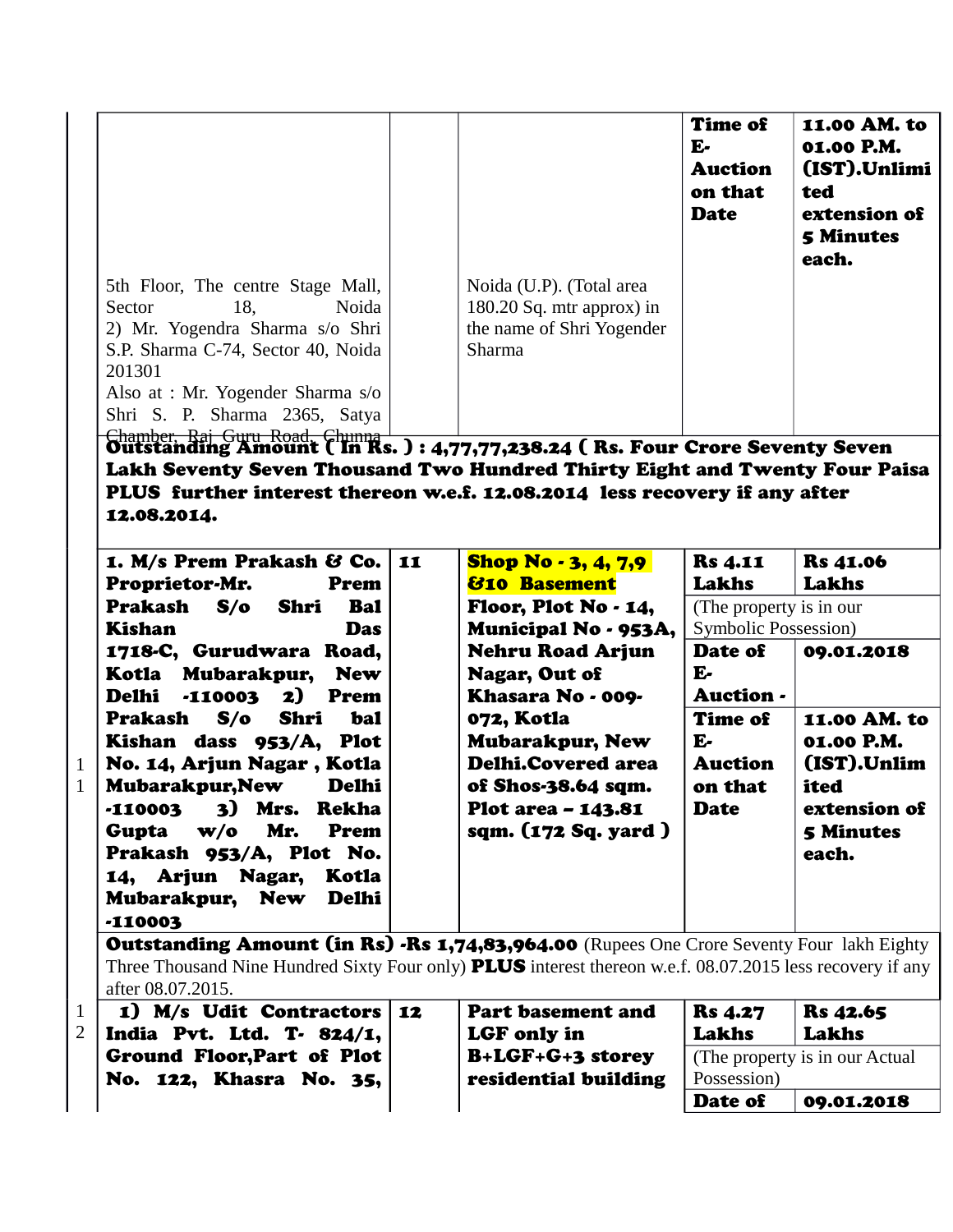| $-110003$ | Khasara No - 35,<br>Arjun<br>35,<br>Nagar, Kotla Mubarakpur,<br>Arjun Nagar, Kotla<br><b>Delhi</b><br><b>New</b><br><b>Mubarakpur, New</b><br>$-110003$<br>Delhi.<br>Also at - No. 943/8, Plot no.<br>109, Plot of Khasra No.<br>317/2, Arjun Nagar, Kotla<br>Mubarakpur, New Delhi<br>$-110003$<br>3) Mrs. Tara Joshi W/o Mr.<br>Kailash Chandra Joshi No.<br>T-824/1, Ground<br>Floor,<br>Part of Plot No.<br>122,<br>Khasra No. 35,<br>Arjun<br>Kotla<br>Nagar,<br>Delhi<br>Mubarakpur, New<br>-110003<br>Also at - No. 943/8, Plot no.<br>109, Plot of Khasra No.<br>317/2, Arjun Nagar, Kotla<br>Mubarakpur, New Delhi |  |  |  |
|-----------|-----------------------------------------------------------------------------------------------------------------------------------------------------------------------------------------------------------------------------------------------------------------------------------------------------------------------------------------------------------------------------------------------------------------------------------------------------------------------------------------------------------------------------------------------------------------------------------------------------------------------------|--|--|--|
|-----------|-----------------------------------------------------------------------------------------------------------------------------------------------------------------------------------------------------------------------------------------------------------------------------------------------------------------------------------------------------------------------------------------------------------------------------------------------------------------------------------------------------------------------------------------------------------------------------------------------------------------------------|--|--|--|

**Outstanding Amount (in Rs) –Rs. 5,11,94,200.00** (Rupees Five Crore Eleven Lakh Ninty Four Thousand Two Hundred only) **PLUS** interest thereon w.e.f. 08.07.2015 less recovery if any after 08.07.2015.

## Branch Office : ( For lot no.9,10,11) Bank of Maharashtra , Noida Main-27 , Noida Ph: 0120-2546200 [bom1201@mahabank.co.in;](mailto:bom1201@mahabank.co.in) [brmgr1201@mahabank.co.in](mailto:brmgr1201@mahabank.co.in) Authorised Officer : Shri A. K. Pant , Ph : 8284800881

SALE IS SUBJECT STRICTLY TO THE TERMS AND CONDITIONS SPECIFIED IN THE PRESCRIBED TENDER FORM and is on "AS IS WHERE IS BASIS" and "AS IS WHAT IS BASIS".

(1) Auction sale / bidding would be only through "Online Electronic Bidding" process, through the website [https://bom.auctiontiger.net;](https://bom.auctiontiger.net/)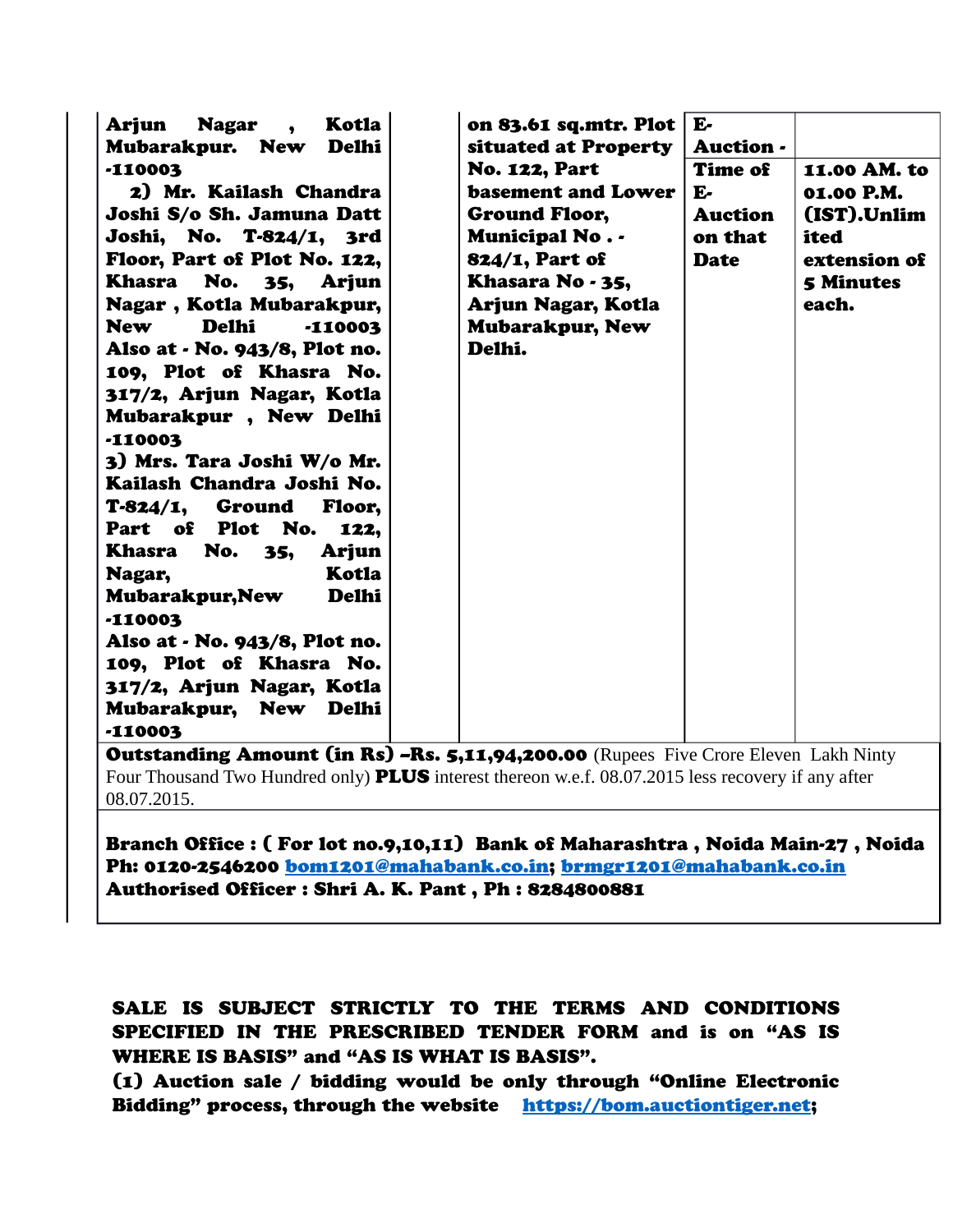(2) (a) The intending bidders should register their names at portal https://bom.auctiontiger.net and get their User ID and password free of cost from M/s E-Procurement Technologies Ltd. (ETL), whereupon they would be allowed to participate in online e-auction.

(b) Last date for Off -Line Bid submission of KYC documents with EMD amount by the Bidder for the properties at Lot No 01 , 02, 03, 06,07,10,11 & 12:- is Upto 3.00 p.m. on 08.01.2018 and for Lot No. 04,05,08 & 09 is upto 3.00 pm on 22.12.2017

(c) The intending bidder should submit the evidence for EMD deposit like UTR number along with Request Letter for participation in the Eauction, self-attested copies of (i) proof of Identification (KYC) viz. Voter ID Card/ Driving Licence/ Passport etc., (ii) Current Address – proof for communication, (iii) PAN card of the bidder , (iv) valid e-mail ID, (v) contact number (Mobile/Landline) of the bidder etc., to the authorized Officer of Bank of Maharashtra, 3rd Floor, 15 NBCC Tower, Bhikaji Cama Place, New Delhi Pin Code-110 066 Up to 03.00 P.M. before last date of offline Bid ,submission of KYC documents as mentioned in clause (b) above submitted to e-mail ID of the Authorized Officer [recovery\\_del@mahabank.co.in.](mailto:recovery_del@mahabank.co.in) Authorized Officer's Details: Mentioned above.

(d) Names of the Eligible Bidders will be identified by the Bank of Maharashtra, 3rd Floor, 15 NBCC Tower, Bhikaji Cama Place, New Delhi Pin Code-66 to participate in online-auction on the portal https://bom.auctiontiger.net M/s E-Procurement Technologies Ltd will provide User ID & Password after due verification of PAN of the Eligible Bidders.

(3) Date and time of E- Auction for the Properties at Lot No 01 , 02, 03, 06, 07, 10, 11 & 12 is on 09.01.2018 between 11.00 AM. to 01.00 P.M. (IST).Unlimited extension Of 5 Minutes each.Date and time of E-auction for properties at Lot No.04,05,08 & 09 is on 23.12.2017 between 11.00 AM to 01.00 P.M. (IST) unlimited extension of 5 minutes each. (4) Auction would commence at Reserve Price, as mentioned above. Bidders shall improve their offers in multiples (Bid Multiplier) of Rs. 10,000/-

(5) The intending bidders should register their names at portal https://bom.auctiontiger.net and get their User ID and password free of cost from M/s E-Procurement Technologies Ltd. (ETL), whereupon they would be allowed to participate in online e-auction.

(6) Prospective bidders may avail online training on E-Auction from M/s ABC PROCURE (E-Procurement Technologies Ltd.), Ahmedabad [Contact Nos. : 079-40230 801/806/813/816/818/814; Contact Persons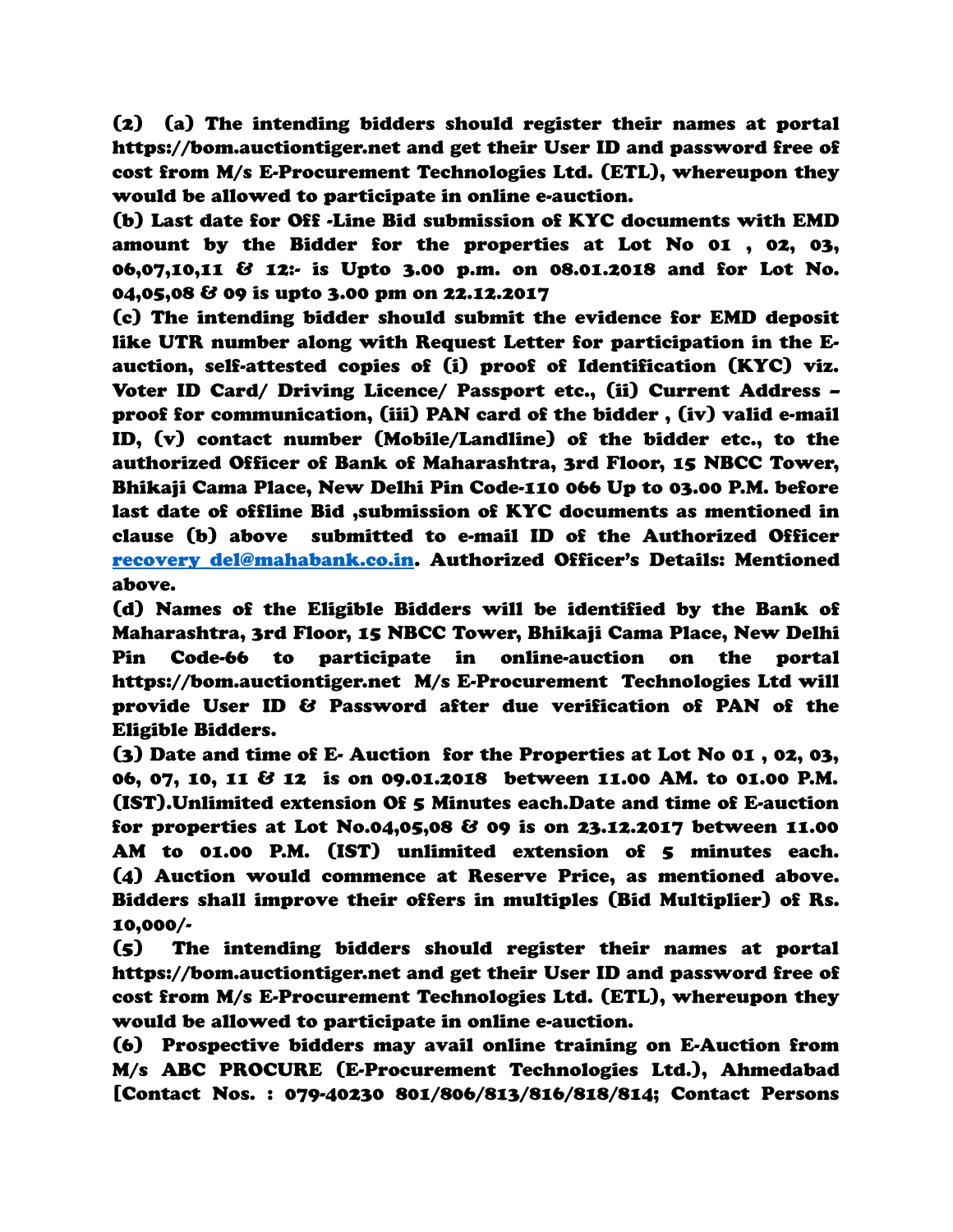Mr. Kushal Kothary, Mobile No. 8980690773, E-mail id: kushal@auctiontiger.net; Mr. Rikin Brahmaxatriya Mobile No. 9978591888, E-mail id: rikin@auctiontiger.net; Mr. Nitish Jha, Mob Mo: 8800896847; E-mail id: delhi@auctiontiger.net; Support Landline Nos: 079 40230833/832/831/816/817/818/819/820.

(7) Earnest Money Deposit (EMD) shall be deposited through Deposit through NEFT / RTGS Transfer in the. Account No. 60121785733, in the name of "Authorized Officer SARFAESI ACT EMD" WITH Bank of Maharashtra South Extension Branch, IFSC Code: MAHB0000392 or by way of demand draft drawn in favour of "Bank of Maharashtra – PROPERTY LOT No. ---- & Name of Borrower------", AND on any Nationalized or scheduled Bank, payable at Delhi, before submitting the tender online. EMD shall be deposited from the account of bidders only and the same be refunded by the Bank to the remitting accounts only.

(8) EMD amount shall be adjusted in case of the highest /successful bidder, otherwise refunded within 15 working days of finalization of sale. The EMD shall not carry any interest.

(9) Interested parties can inspect the properties at site after getting the suitable appointment with the respective branches given above on any day from the date of publication to the last date of submitting the KYC Documents for that property.

(10) The highest / successful bidder shall deposit 25% of the amount of bid/purchase money, adjusting the EMD already paid, immediately but not later than the next working day by 02.00 P.M after acceptance of bid by the A.O in respect of the sale, failing which the EMD shall be forfeited. The highest bidder shall be declared to be the successful bidder / purchaser of the properties mentioned herein provided always he is legally qualified to bid. The Authorized Officer can any time add, change or modify any term and condition in the said auction and the participating bidders as well as the highest bidder have to accept that condition or modification if any.

 (11) Nothing in this notice constitutes or will be deemed to constitute any commitment or representation on the part of the Bank to sell the above property/ies. Bank / Authorized Officer reserves the right to cancel the sale for any reason it may deem fit or even without assigning any reason and such cancellation shall not be called in question by the bidders.

(12) If any tax liability, penalty or any kind of charges are levied by any authority on such kind of sale then that is to be borne by the purchaser only in addition to the sale price. Also if, any dues or any penalty or any charges are due/levied on the property by any authority, then it will